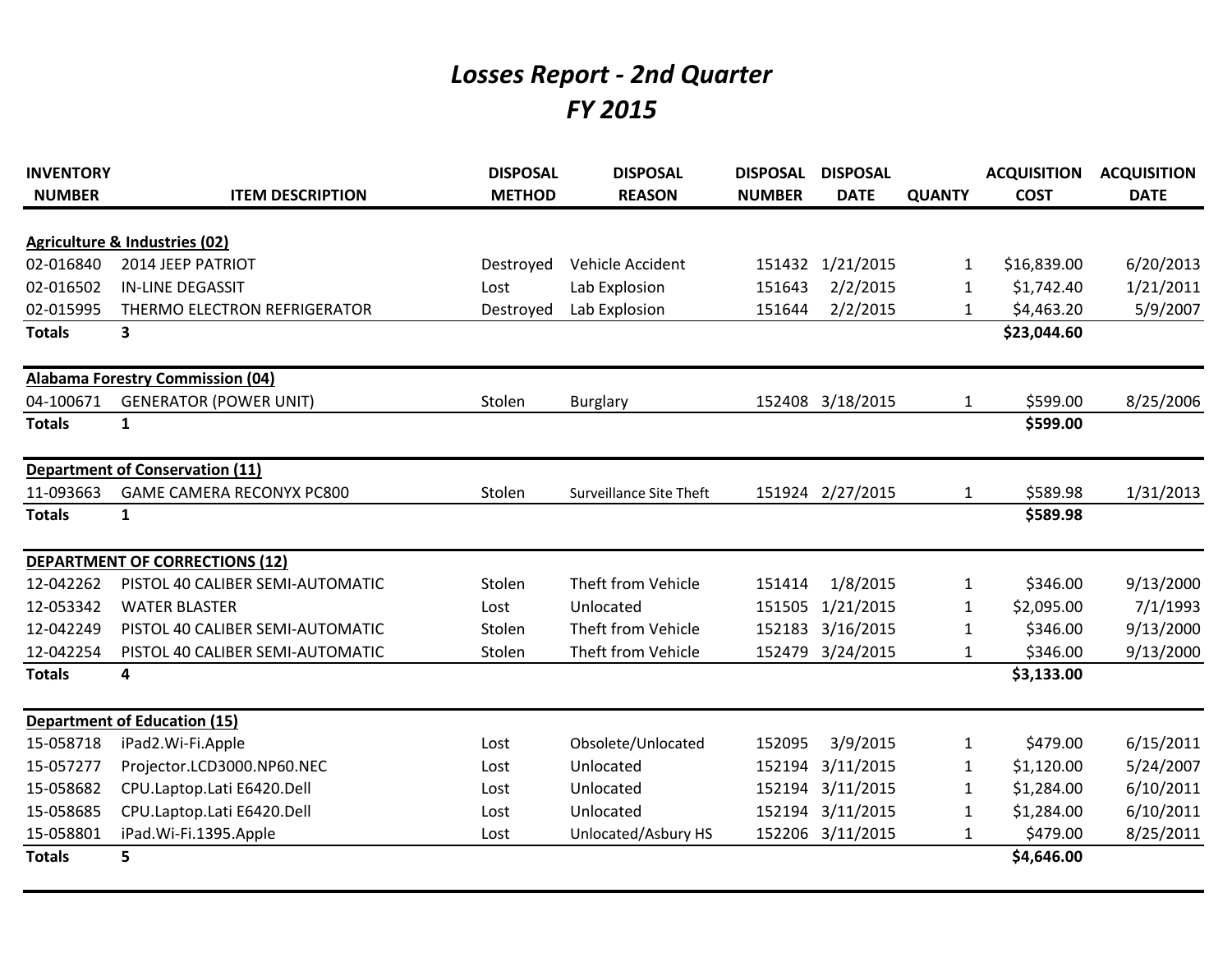| <b>INVENTORY</b> |                                            | <b>DISPOSAL</b> | <b>DISPOSAL</b>            | <b>DISPOSAL</b> | <b>DISPOSAL</b>  |               | <b>ACQUISITION</b> | <b>ACQUISITION</b> |
|------------------|--------------------------------------------|-----------------|----------------------------|-----------------|------------------|---------------|--------------------|--------------------|
| <b>NUMBER</b>    | <b>ITEM DESCRIPTION</b>                    | <b>METHOD</b>   | <b>REASON</b>              | <b>NUMBER</b>   | <b>DATE</b>      | <b>QUANTY</b> | <b>COST</b>        | <b>DATE</b>        |
|                  | <b>Indian Affairs Commission (30)</b>      |                 |                            |                 |                  |               |                    |                    |
| 30-000102        | <b>SOFA</b>                                | Destroyed       | <b>Building Damage</b>     | 151652          | 2/2/2015         | 1             | \$550.00           | 10/17/2002         |
| <b>Totals</b>    | $\mathbf{1}$                               |                 |                            |                 |                  |               | \$550.00           |                    |
|                  | <b>Board of Pardons and Paroles (31)</b>   |                 |                            |                 |                  |               |                    |                    |
| 31-012640        | MOTOROLA 1460 DATAPHONE                    | Lost            | Unlocated/Emp Reimb        | 152399          | 3/17/2015        | 1             | \$99.00            | 12/2/2013          |
| <b>Totals</b>    | 1                                          |                 |                            |                 |                  |               | \$99.00            |                    |
|                  | <b>ALABAMA LAW ENFORCEMENT AGENCY (35)</b> |                 |                            |                 |                  |               |                    |                    |
| 35-063169        | <b>TASER X26 #TA2600</b>                   | Destroyed       | Damaged Shipment           | 151985          | 2/27/2015        | 1             | \$759.95           | 3/20/2006          |
| 35-063174        | <b>TASER X26 #TA2600</b>                   | Destroyed       | Damaged Shipment           | 151985          | 2/27/2015        | $\mathbf{1}$  | \$759.95           | 3/20/2006          |
| 35-063177        | <b>TASER X26 #TA2600</b>                   | Destroyed       | Damaged Shipment           | 151985          | 2/27/2015        | 1             | \$759.95           | 3/20/2006          |
| 35-063180        | <b>TASER X26 #TA2600</b>                   | Destroyed       | Damaged Shipment           | 151985          | 2/27/2015        | $\mathbf 1$   | \$759.95           | 3/20/2006          |
| 35-063186        | <b>TASER X26 #TA2600</b>                   | Destroyed       | Damaged Shipment           | 151985          | 2/27/2015        | $\mathbf 1$   | \$759.95           | 3/20/2006          |
| 35-067214        | <b>TASER X26 #TA2600</b>                   | Destroyed       | Damaged Shipment           | 151985          | 2/27/2015        | 1             | \$759.95           | 7/18/2006          |
| 35-067217        | <b>TASER X26 #TA2600</b>                   | Destroyed       | Damaged Shipment           | 151985          | 2/27/2015        | 1             | \$759.95           | 7/18/2006          |
| 35-067224        | <b>TASER X26 #TA2600</b>                   | Destroyed       | Damaged Shipment           | 151985          | 2/27/2015        | $\mathbf{1}$  | \$759.95           | 7/18/2006          |
| 35-067226        | <b>TASER X26 #TA2600</b>                   | Destroyed       | Damaged Shipment           | 151985          | 2/27/2015        | 1             | \$759.95           | 7/18/2006          |
| 35-067235        | <b>TASER X26 #TA2600</b>                   | Destroyed       | Damaged Shipment           | 151985          | 2/27/2015        | 1             | \$759.95           | 7/18/2006          |
| 35-067244        | <b>TASER X26 #TA2600</b>                   | Destroyed       | Damaged Shipment           | 151985          | 2/27/2015        | 1             | \$759.95           | 7/18/2006          |
| 35-067245        | <b>TASER X26 #TA2600</b>                   | Destroyed       | Damaged Shipment           | 151985          | 2/27/2015        | $\mathbf{1}$  | \$759.95           | 7/18/2006          |
| 35-067251        | <b>TASER X26 #TA2600</b>                   | Destroyed       | Damaged Shipment           | 151985          | 2/27/2015        | 1             | \$799.95           | 9/28/2006          |
| 35-067252        | <b>TASER X26 #TA2600</b>                   | Destroyed       | Damaged Shipment           | 151985          | 2/27/2015        | $\mathbf{1}$  | \$799.95           | 9/28/2006          |
| 35-067255        | TASER X26 #TA26011                         | Destroyed       | Damaged Shipment           | 151985          | 2/27/2015        | 1             | \$759.95           | 1/4/2007           |
| 35-067256        | TASER X26 #TA26011                         | Destroyed       | Damaged Shipment           | 151985          | 2/27/2015        | 1             | \$759.95           | 1/4/2007           |
| 35-067257        | TASER X26 #TA26011                         | Destroyed       | Damaged Shipment           | 151985          | 2/27/2015        | 1             | \$759.95           | 1/4/2007           |
| 35-067262        | TASER X26 #TA26011                         | Destroyed       | Damaged Shipment           | 151985          | 2/27/2015        | 1             | \$759.95           | 1/4/2007           |
| 35-067282        | TASER X26 #TA26011                         | Destroyed       | Damaged Shipment           |                 | 151985 2/27/2015 | 1             | \$759.95           | 1/8/2007           |
| 35-067286        | TASER X26 #TA26011                         |                 | Destroyed Damaged Shipment |                 | 151985 2/27/2015 | 1             | \$759.95           | 1/8/2007           |
| 35-067291        | TASER X26 #TA26011                         | Destroyed       | Damaged Shipment           |                 | 151985 2/27/2015 | 1             | \$759.95           | 1/8/2007           |
| 35-067294        | TASER X26 #TA26011                         | Destroyed       | Damaged Shipment           |                 | 151985 2/27/2015 | 1             | \$759.95           | 1/8/2007           |
| 35-067296        | TASER X26 #TA26011                         | Destroyed       | Damaged Shipment           |                 | 151985 2/27/2015 | $\mathbf{1}$  | \$759.95           | 1/8/2007           |
| 35-067299        | TASER X26 #TA26011                         | Destroyed       | Damaged Shipment           |                 | 151985 2/27/2015 | $\mathbf{1}$  | \$759.95           | 1/8/2007           |
| 35-067301        | TASER X26 #TA26011                         | Destroyed       | Damaged Shipment           |                 | 151985 2/27/2015 | $\mathbf{1}$  | \$759.95           | 1/8/2007           |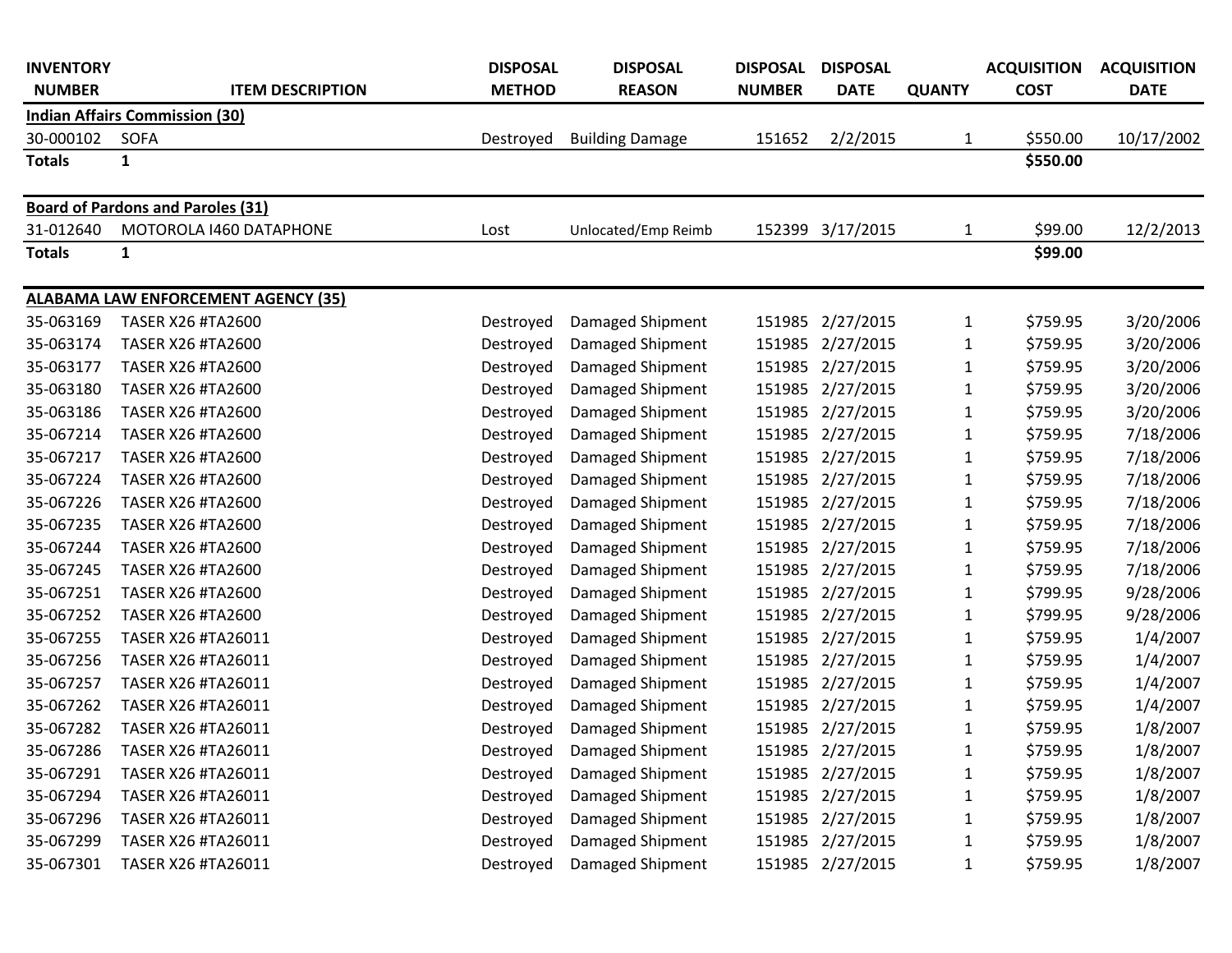| <b>INVENTORY</b> |                           | <b>DISPOSAL</b> | <b>DISPOSAL</b>  | <b>DISPOSAL</b> | <b>DISPOSAL</b>  |               | <b>ACQUISITION</b> | <b>ACQUISITION</b> |
|------------------|---------------------------|-----------------|------------------|-----------------|------------------|---------------|--------------------|--------------------|
| <b>NUMBER</b>    | <b>ITEM DESCRIPTION</b>   | <b>METHOD</b>   | <b>REASON</b>    | <b>NUMBER</b>   | <b>DATE</b>      | <b>QUANTY</b> | <b>COST</b>        | <b>DATE</b>        |
| 35-067303        | <b>TASER X26 #TA26011</b> | Destroyed       | Damaged Shipment | 151985          | 2/27/2015        | $\mathbf{1}$  | \$759.95           | 1/8/2007           |
| 35-067306        | TASER X26 #TA26011        | Destroyed       | Damaged Shipment | 151985          | 2/27/2015        | 1             | \$759.95           | 1/8/2007           |
| 35-067307        | TASER X26 #TA26011        | Destroyed       | Damaged Shipment | 151985          | 2/27/2015        | 1             | \$759.95           | 1/8/2007           |
| 35-067308        | TASER X26 #TA26011        | Destroyed       | Damaged Shipment | 151985          | 2/27/2015        | 1             | \$759.95           | 1/8/2007           |
| 35-067314        | TASER X26 #TA26011        | Destroyed       | Damaged Shipment | 151985          | 2/27/2015        | 1             | \$759.95           | 1/8/2007           |
| 35-067328        | TASER X26 #TA26011        | Destroyed       | Damaged Shipment | 151985          | 2/27/2015        |               | \$759.95           | 1/8/2007           |
| 35-067330        | TASER X26 #TA26011        | Destroyed       | Damaged Shipment | 151985          | 2/27/2015        | 1             | \$759.95           | 1/8/2007           |
| 35-067332        | TASER X26 #TA26011        | Destroyed       | Damaged Shipment | 151985          | 2/27/2015        | 1             | \$759.95           | 1/8/2007           |
| 35-067335        | TASER X26 #TA26011        | Destroyed       | Damaged Shipment | 151985          | 2/27/2015        | 1             | \$759.95           | 1/8/2007           |
| 35-067337        | TASER X26 #TA26011        | Destroyed       | Damaged Shipment | 151985          | 2/27/2015        | 1             | \$759.95           | 1/8/2007           |
| 35-067339        | TASER X26 #TA26011        | Destroyed       | Damaged Shipment | 151985          | 2/27/2015        | 1             | \$759.95           | 1/8/2007           |
| 35-067346        | TASER X26 #TA26011        | Destroyed       | Damaged Shipment | 151985          | 2/27/2015        | 1             | \$759.95           | 1/9/2007           |
| 35-067349        | TASER X26 #TA26011        | Destroyed       | Damaged Shipment | 151985          | 2/27/2015        | 1             | \$759.95           | 1/9/2007           |
| 35-067350        | TASER X26 #TA26011        | Destroyed       | Damaged Shipment | 151985          | 2/27/2015        | 1             | \$759.95           | 1/9/2007           |
| 35-067355        | TASER X26 #TA26011        | Destroyed       | Damaged Shipment | 151985          | 2/27/2015        | 1             | \$759.95           | 1/9/2007           |
| 35-067358        | TASER X26 #TA26011        | Destroyed       | Damaged Shipment | 151985          | 2/27/2015        | 1             | \$759.95           | 1/9/2007           |
| 35-067363        | TASER X26 #TA26011        | Destroyed       | Damaged Shipment | 151985          | 2/27/2015        | 1             | \$759.95           | 1/9/2007           |
| 35-067366        | TASER X26 #TA26011        | Destroyed       | Damaged Shipment | 151985          | 2/27/2015        |               | \$759.95           | 1/9/2007           |
| 35-067374        | TASER X26 #TA26011        | Destroyed       | Damaged Shipment | 151985          | 2/27/2015        | 1             | \$759.95           | 1/9/2007           |
| 35-067375        | TASER X26 #TA26011        | Destroyed       | Damaged Shipment | 151985          | 2/27/2015        | 1             | \$759.95           | 1/9/2007           |
| 35-067380        | TASER X26 #TA26011        | Destroyed       | Damaged Shipment | 151985          | 2/27/2015        | 1             | \$759.95           | 1/9/2007           |
| 35-067381        | TASER X26 #TA26011        | Destroyed       | Damaged Shipment | 151985          | 2/27/2015        | 1             | \$759.95           | 1/9/2007           |
| 35-067382        | TASER X26 #TA26011        | Destroyed       | Damaged Shipment | 151985          | 2/27/2015        | 1             | \$759.95           | 1/9/2007           |
| 35-067383        | TASER X26 #TA26011        | Destroyed       | Damaged Shipment | 151985          | 2/27/2015        | 1             | \$759.95           | 1/9/2007           |
| 35-067387        | TASER X26 #TA26011        | Destroyed       | Damaged Shipment | 151985          | 2/27/2015        |               | \$759.95           | 1/9/2007           |
| 35-067389        | TASER X26 #TA26011        | Destroyed       | Damaged Shipment | 151985          | 2/27/2015        | 1             | \$759.95           | 1/9/2007           |
| 35-067392        | TASER X26 #TA26011        | Destroyed       | Damaged Shipment | 151985          | 2/27/2015        | 1             | \$759.95           | 1/9/2007           |
| 35-067393        | TASER X26 #TA26011        | Destroyed       | Damaged Shipment | 151985          | 2/27/2015        | 1             | \$759.95           | 1/9/2007           |
| 35-067397        | TASER X26 #TA26011        | Destroyed       | Damaged Shipment |                 | 151985 2/27/2015 |               | \$759.95           | 1/9/2007           |
| 35-067398        | TASER X26 #TA26011        | Destroyed       | Damaged Shipment |                 | 151985 2/27/2015 | 1             | \$759.95           | 1/9/2007           |
| 35-067400        | TASER X26 #TA26011        | Destroyed       | Damaged Shipment |                 | 151985 2/27/2015 | 1             | \$759.95           | 1/9/2007           |
| 35-067401        | TASER X26 #TA26011        | Destroyed       | Damaged Shipment |                 | 151985 2/27/2015 | 1             | \$759.95           | 1/9/2007           |
| 35-067404        | TASER X26 #TA26011        | Destroyed       | Damaged Shipment |                 | 151985 2/27/2015 | 1             | \$759.95           | 1/9/2007           |
| 35-067407        | TASER X26 #TA26011        | Destroyed       | Damaged Shipment |                 | 151985 2/27/2015 | 1             | \$759.95           | 1/9/2007           |
| 35-067411        | TASER X26 #TA26011        | Destroyed       | Damaged Shipment |                 | 151985 2/27/2015 | $\mathbf{1}$  | \$759.95           | 1/9/2007           |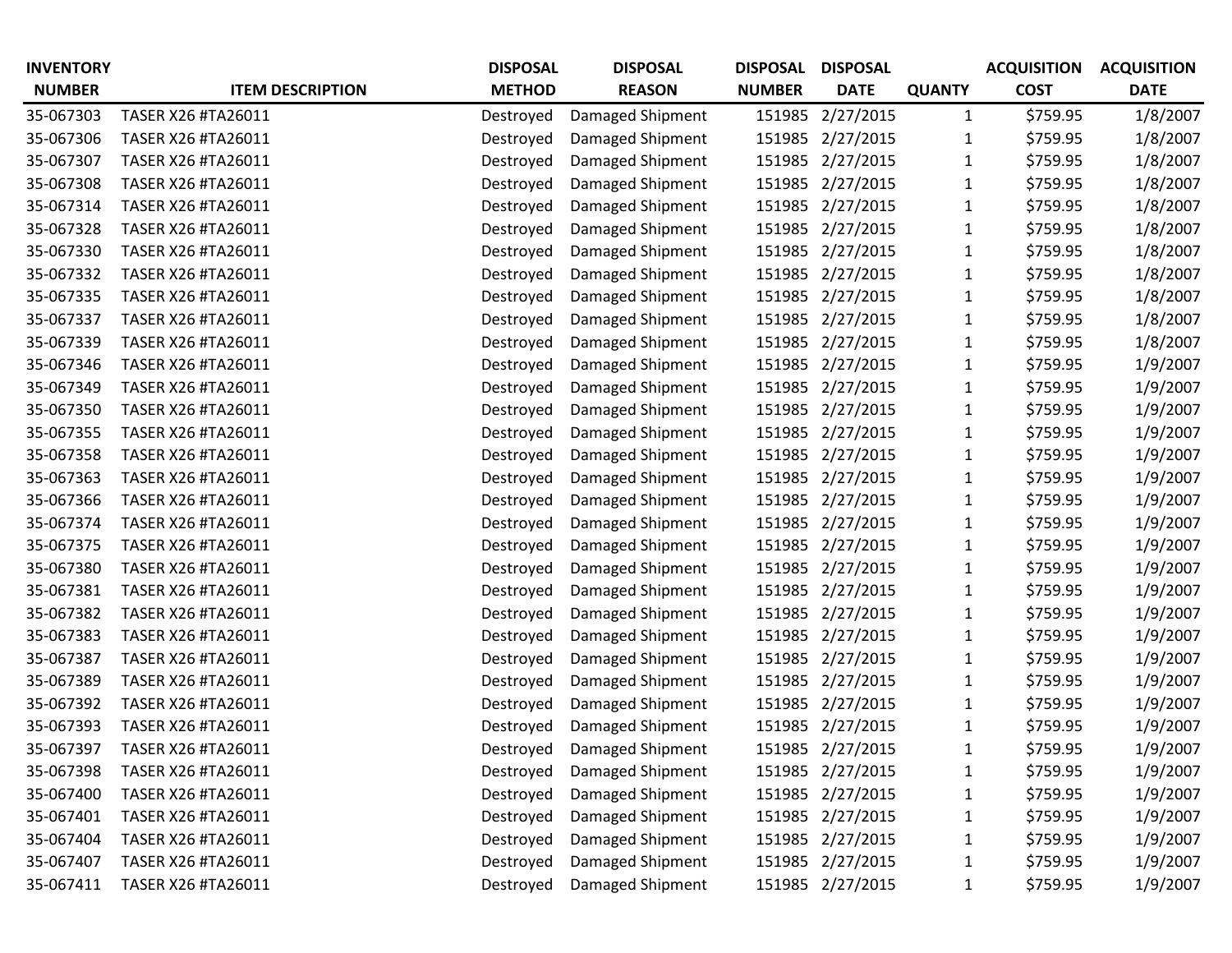| <b>INVENTORY</b> |                         | <b>DISPOSAL</b> | <b>DISPOSAL</b>  | <b>DISPOSAL</b> | <b>DISPOSAL</b>  |               | <b>ACQUISITION</b> | <b>ACQUISITION</b> |
|------------------|-------------------------|-----------------|------------------|-----------------|------------------|---------------|--------------------|--------------------|
| <b>NUMBER</b>    | <b>ITEM DESCRIPTION</b> | <b>METHOD</b>   | <b>REASON</b>    | <b>NUMBER</b>   | <b>DATE</b>      | <b>QUANTY</b> | <b>COST</b>        | <b>DATE</b>        |
| 35-067412        | TASER X26 #TA26011      | Destroyed       | Damaged Shipment | 151985          | 2/27/2015        | $\mathbf{1}$  | \$759.95           | 1/9/2007           |
| 35-067414        | TASER X26 #TA26011      | Destroyed       | Damaged Shipment | 151985          | 2/27/2015        | 1             | \$759.95           | 1/9/2007           |
| 35-067417        | TASER X26 #TA26011      | Destroyed       | Damaged Shipment | 151985          | 2/27/2015        | 1             | \$759.95           | 1/9/2007           |
| 35-067424        | TASER X26 #TA26011      | Destroyed       | Damaged Shipment | 151985          | 2/27/2015        | 1             | \$759.95           | 1/9/2007           |
| 35-067429        | TASER X26 #TA26011      | Destroyed       | Damaged Shipment | 151985          | 2/27/2015        | 1             | \$759.95           | 1/9/2007           |
| 35-067434        | TASER X26 #TA26011      | Destroyed       | Damaged Shipment | 151985          | 2/27/2015        |               | \$759.95           | 1/9/2007           |
| 35-067435        | TASER X26 #TA26011      | Destroyed       | Damaged Shipment | 151985          | 2/27/2015        | 1             | \$759.95           | 1/9/2007           |
| 35-067440        | TASER X26 #TA26011      | Destroyed       | Damaged Shipment | 151985          | 2/27/2015        | 1             | \$759.95           | 1/9/2007           |
| 35-067443        | TASER X26 #TA26011      | Destroyed       | Damaged Shipment | 151985          | 2/27/2015        | 1             | \$759.95           | 1/9/2007           |
| 35-067447        | TASER X26 #TA26011      | Destroyed       | Damaged Shipment | 151985          | 2/27/2015        | 1             | \$759.95           | 1/9/2007           |
| 35-067448        | TASER X26 #TA26011      | Destroyed       | Damaged Shipment | 151985          | 2/27/2015        | 1             | \$759.95           | 1/9/2007           |
| 35-067451        | TASER X26 #TA26011      | Destroyed       | Damaged Shipment | 151985          | 2/27/2015        |               | \$759.95           | 1/9/2007           |
| 35-067458        | TASER X26 #TA26011      | Destroyed       | Damaged Shipment | 151985          | 2/27/2015        | 1             | \$759.95           | 1/10/2007          |
| 35-067460        | TASER X26 #TA26011      | Destroyed       | Damaged Shipment | 151985          | 2/27/2015        | 1             | \$759.95           | 1/10/2007          |
| 35-067462        | TASER X26 #TA26011      | Destroyed       | Damaged Shipment | 151985          | 2/27/2015        | 1             | \$759.95           | 1/10/2007          |
| 35-067465        | TASER X26 #TA26011      | Destroyed       | Damaged Shipment | 151985          | 2/27/2015        | 1             | \$759.95           | 1/10/2007          |
| 35-067467        | TASER X26 #TA26011      | Destroyed       | Damaged Shipment | 151985          | 2/27/2015        | 1             | \$759.95           | 1/10/2007          |
| 35-067468        | TASER X26 #TA26011      | Destroyed       | Damaged Shipment | 151985          | 2/27/2015        | 1             | \$759.95           | 1/10/2007          |
| 35-067482        | TASER X26 #TA26011      | Destroyed       | Damaged Shipment | 151985          | 2/27/2015        | 1             | \$759.95           | 1/10/2007          |
| 35-067483        | TASER X26 #TA26011      | Destroyed       | Damaged Shipment | 151985          | 2/27/2015        | 1             | \$759.95           | 1/10/2007          |
| 35-067486        | TASER X26 #TA26011      | Destroyed       | Damaged Shipment | 151985          | 2/27/2015        | 1             | \$759.95           | 1/10/2007          |
| 35-067487        | TASER X26 #TA26011      | Destroyed       | Damaged Shipment | 151985          | 2/27/2015        | 1             | \$759.95           | 1/10/2007          |
| 35-067488        | TASER X26 #TA26011      | Destroyed       | Damaged Shipment | 151985          | 2/27/2015        | 1             | \$759.95           | 1/10/2007          |
| 35-067491        | TASER X26 #TA26011      | Destroyed       | Damaged Shipment | 151985          | 2/27/2015        | 1             | \$759.95           | 1/10/2007          |
| 35-067492        | TASER X26 #TA26011      | Destroyed       | Damaged Shipment | 151985          | 2/27/2015        |               | \$759.95           | 1/10/2007          |
| 35-067495        | TASER X26 #TA26011      | Destroyed       | Damaged Shipment | 151985          | 2/27/2015        | 1             | \$759.95           | 1/10/2007          |
| 35-067496        | TASER X26 #TA26011      | Destroyed       | Damaged Shipment | 151985          | 2/27/2015        | 1             | \$759.95           | 1/10/2007          |
| 35-067499        | TASER X26 #TA26011      | Destroyed       | Damaged Shipment | 151985          | 2/27/2015        | 1             | \$759.95           | 1/10/2007          |
| 35-067500        | TASER X26 #TA26011      | Destroyed       | Damaged Shipment | 151985          | 2/27/2015        |               | \$759.95           | 1/10/2007          |
| 35-067508        | TASER X26 #TA26011      | Destroyed       | Damaged Shipment |                 | 151985 2/27/2015 | 1             | \$799.95           | 1/10/2007          |
| 35-067510        | TASER X26 #TA26011      | Destroyed       | Damaged Shipment |                 | 151985 2/27/2015 | 1             | \$799.95           | 1/10/2007          |
| 35-067518        | TASER X26 #TA26011      | Destroyed       | Damaged Shipment |                 | 151985 2/27/2015 | 1             | \$799.95           | 1/10/2007          |
| 35-067520        | TASER X26 #TA26011      | Destroyed       | Damaged Shipment |                 | 151985 2/27/2015 | 1             | \$799.95           | 1/10/2007          |
| 35-067521        | TASER X26 #TA26011      | Destroyed       | Damaged Shipment |                 | 151985 2/27/2015 | $\mathbf{1}$  | \$799.95           | 1/10/2007          |
| 35-067522        | TASER X26 #TA26011      | Destroyed       | Damaged Shipment |                 | 151985 2/27/2015 | $\mathbf{1}$  | \$799.95           | 1/10/2007          |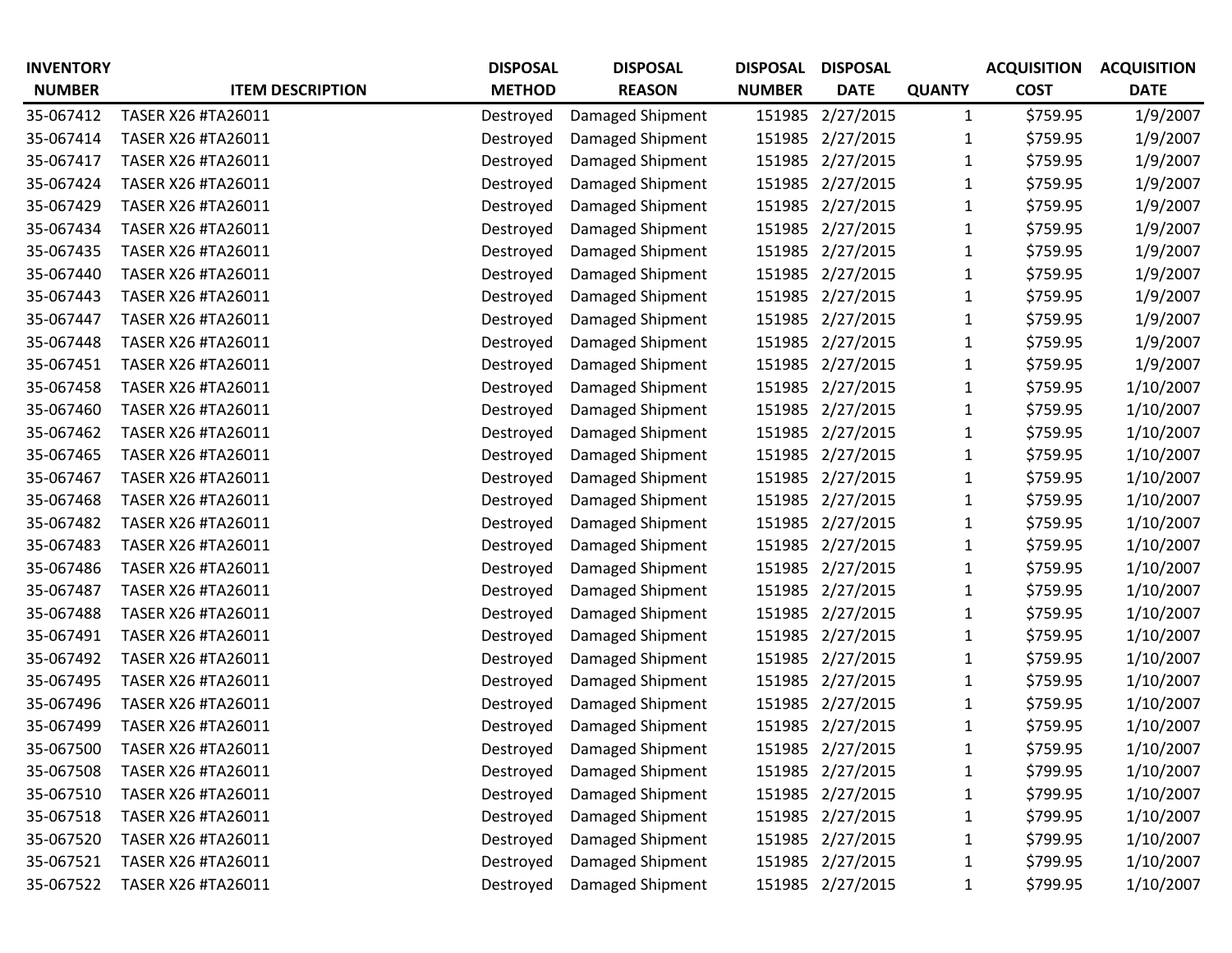| <b>INVENTORY</b> |                         | <b>DISPOSAL</b> | <b>DISPOSAL</b>  | <b>DISPOSAL</b> | <b>DISPOSAL</b>  |               | <b>ACQUISITION</b> | <b>ACQUISITION</b> |
|------------------|-------------------------|-----------------|------------------|-----------------|------------------|---------------|--------------------|--------------------|
| <b>NUMBER</b>    | <b>ITEM DESCRIPTION</b> | <b>METHOD</b>   | <b>REASON</b>    | <b>NUMBER</b>   | <b>DATE</b>      | <b>QUANTY</b> | <b>COST</b>        | <b>DATE</b>        |
| 35-067530        | TASER X26 #TA26011      | Destroyed       | Damaged Shipment | 151985          | 2/27/2015        | $\mathbf{1}$  | \$799.95           | 1/10/2007          |
| 35-067533        | TASER X26 #TA26011      | Destroyed       | Damaged Shipment | 151985          | 2/27/2015        | 1             | \$799.95           | 1/10/2007          |
| 35-067537        | TASER X26 #TA26011      | Destroyed       | Damaged Shipment | 151985          | 2/27/2015        | 1             | \$799.95           | 1/10/2007          |
| 35-067538        | TASER X26 #TA26011      | Destroyed       | Damaged Shipment | 151985          | 2/27/2015        | 1             | \$799.95           | 1/10/2007          |
| 35-067544        | TASER X26 #TA26011      | Destroyed       | Damaged Shipment | 151985          | 2/27/2015        | 1             | \$799.95           | 1/10/2007          |
| 35-067546        | TASER X26 #TA26011      | Destroyed       | Damaged Shipment | 151985          | 2/27/2015        |               | \$799.95           | 1/10/2007          |
| 35-067548        | TASER X26 #TA26011      | Destroyed       | Damaged Shipment | 151985          | 2/27/2015        | 1             | \$799.95           | 1/10/2007          |
| 35-067552        | TASER X26 #TA26011      | Destroyed       | Damaged Shipment | 151985          | 2/27/2015        | 1             | \$799.95           | 1/10/2007          |
| 35-067554        | TASER X26 #TA26011      | Destroyed       | Damaged Shipment | 151985          | 2/27/2015        | 1             | \$799.95           | 1/10/2007          |
| 35-067557        | TASER X26 #TA26011      | Destroyed       | Damaged Shipment | 151985          | 2/27/2015        | 1             | \$799.95           | 1/10/2007          |
| 35-067566        | TASER X26 #TA26011      | Destroyed       | Damaged Shipment | 151985          | 2/27/2015        | 1             | \$799.95           | 1/10/2007          |
| 35-067568        | TASER X26 #TA26011      | Destroyed       | Damaged Shipment | 151985          | 2/27/2015        |               | \$799.95           | 1/10/2007          |
| 35-067579        | TASER X26 #TA26011      | Destroyed       | Damaged Shipment | 151985          | 2/27/2015        | 1             | \$799.95           | 1/10/2007          |
| 35-067580        | TASER X26 #TA26011      | Destroyed       | Damaged Shipment | 151985          | 2/27/2015        | 1             | \$799.95           | 1/10/2007          |
| 35-067581        | TASER X26 #TA26011      | Destroyed       | Damaged Shipment | 151985          | 2/27/2015        | 1             | \$799.95           | 1/10/2007          |
| 35-067582        | TASER X26 #TA26011      | Destroyed       | Damaged Shipment | 151985          | 2/27/2015        | 1             | \$799.95           | 1/10/2007          |
| 35-067583        | TASER X26 #TA26011      | Destroyed       | Damaged Shipment | 151985          | 2/27/2015        | 1             | \$799.95           | 1/10/2007          |
| 35-067591        | TASER X26 #TA26011      | Destroyed       | Damaged Shipment | 151985          | 2/27/2015        | 1             | \$799.95           | 1/10/2007          |
| 35-067596        | TASER X26 #TA26011      | Destroyed       | Damaged Shipment | 151985          | 2/27/2015        | 1             | \$799.95           | 1/10/2007          |
| 35-067603        | TASER X26 #TA26011      | Destroyed       | Damaged Shipment | 151985          | 2/27/2015        | 1             | \$799.95           | 1/11/2007          |
| 35-067609        | TASER X26 #TA26011      | Destroyed       | Damaged Shipment | 151985          | 2/27/2015        | 1             | \$799.95           | 1/11/2007          |
| 35-067610        | TASER X26 #TA26011      | Destroyed       | Damaged Shipment | 151985          | 2/27/2015        | 1             | \$799.95           | 1/11/2007          |
| 35-067611        | TASER X26 #TA26011      | Destroyed       | Damaged Shipment | 151985          | 2/27/2015        | 1             | \$799.95           | 1/11/2007          |
| 35-067617        | TASER X26 #TA26011      | Destroyed       | Damaged Shipment | 151985          | 2/27/2015        | 1             | \$759.95           | 4/11/2007          |
| 35-067619        | TASER X26 #TA26011      | Destroyed       | Damaged Shipment | 151985          | 2/27/2015        |               | \$759.95           | 4/11/2007          |
| 35-067620        | TASER X26 #TA26011      | Destroyed       | Damaged Shipment | 151985          | 2/27/2015        | 1             | \$759.95           | 4/11/2007          |
| 35-067623        | TASER X26 #TA26011      | Destroyed       | Damaged Shipment | 151985          | 2/27/2015        | 1             | \$759.95           | 4/11/2007          |
| 35-067625        | TASER X26 #TA26011      | Destroyed       | Damaged Shipment | 151985          | 2/27/2015        | 1             | \$759.95           | 4/11/2007          |
| 35-067626        | TASER X26 #TA26011      | Destroyed       | Damaged Shipment |                 | 151985 2/27/2015 |               | \$759.95           | 4/11/2007          |
| 35-067636        | TASER X26 #TA26011      | Destroyed       | Damaged Shipment |                 | 151985 2/27/2015 | 1             | \$759.95           | 4/11/2007          |
| 35-067637        | TASER X26 #TA26011      | Destroyed       | Damaged Shipment |                 | 151985 2/27/2015 | 1             | \$759.95           | 4/11/2007          |
| 35-067644        | TASER X26 #TA26011      | Destroyed       | Damaged Shipment |                 | 151985 2/27/2015 | 1             | \$759.95           | 4/11/2007          |
| 35-067645        | TASER X26 #TA26011      | Destroyed       | Damaged Shipment |                 | 151985 2/27/2015 | 1             | \$759.95           | 4/11/2007          |
| 35-067649        | TASER X26 #TA26011      | Destroyed       | Damaged Shipment |                 | 151985 2/27/2015 | $\mathbf{1}$  | \$759.95           | 4/12/2007          |
| 35-067661        | TASER X26 #TA26011      | Destroyed       | Damaged Shipment |                 | 151985 2/27/2015 | $\mathbf{1}$  | \$759.95           | 4/12/2007          |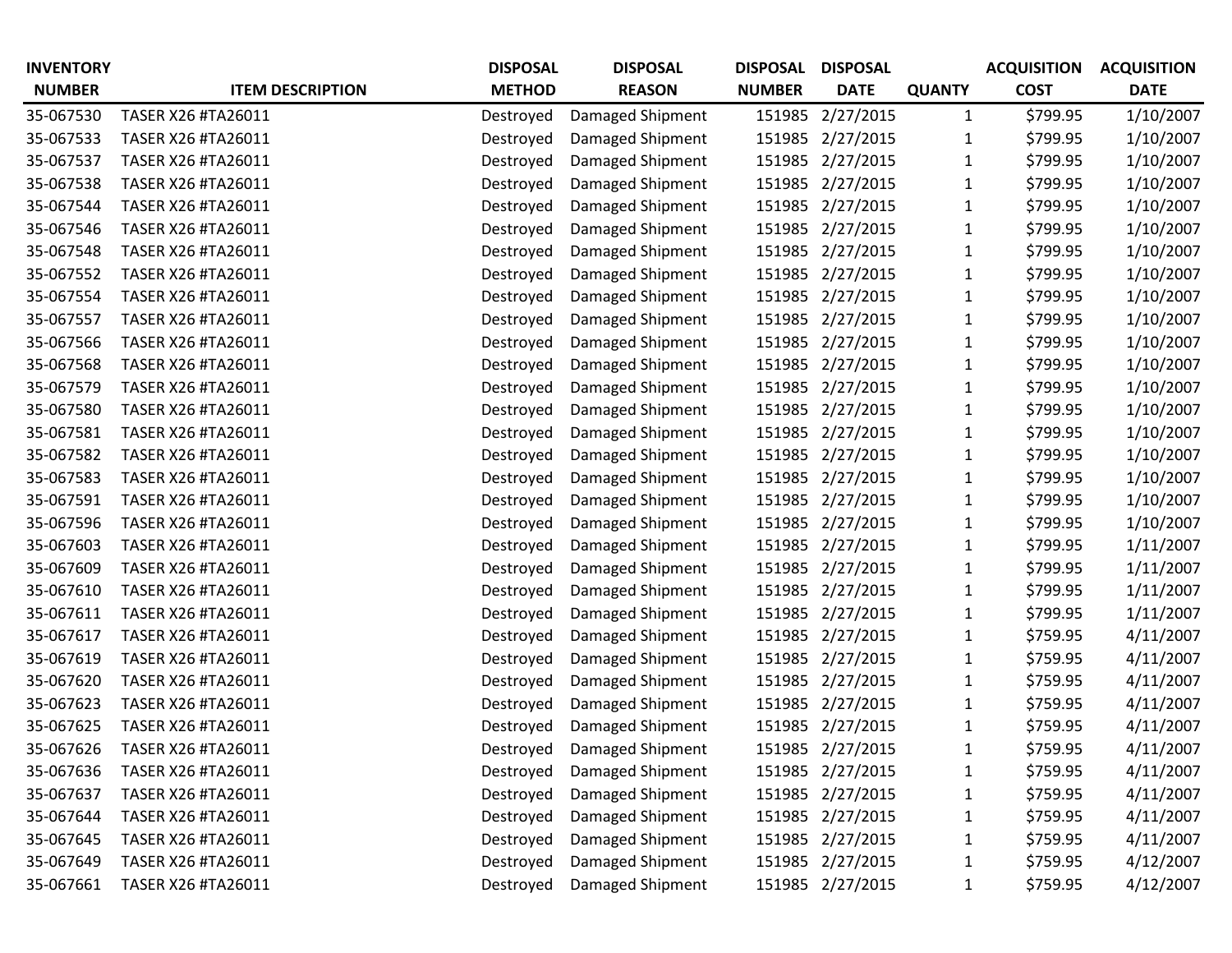| <b>INVENTORY</b> |                          | <b>DISPOSAL</b> | <b>DISPOSAL</b>  | <b>DISPOSAL</b> | <b>DISPOSAL</b>  |               | <b>ACQUISITION</b> | <b>ACQUISITION</b> |
|------------------|--------------------------|-----------------|------------------|-----------------|------------------|---------------|--------------------|--------------------|
| <b>NUMBER</b>    | <b>ITEM DESCRIPTION</b>  | <b>METHOD</b>   | <b>REASON</b>    | <b>NUMBER</b>   | <b>DATE</b>      | <b>QUANTY</b> | <b>COST</b>        | <b>DATE</b>        |
| 35-067665        | TASER X26 #TA26011       | Destroyed       | Damaged Shipment | 151985          | 2/27/2015        | $\mathbf{1}$  | \$759.95           | 4/12/2007          |
| 35-067666        | TASER X26 #TA26011       | Destroyed       | Damaged Shipment | 151985          | 2/27/2015        | 1             | \$759.95           | 4/12/2007          |
| 35-067672        | TASER X26 #TA26011       | Destroyed       | Damaged Shipment | 151985          | 2/27/2015        | 1             | \$759.95           | 4/12/2007          |
| 35-067673        | TASER X26 #TA26011       | Destroyed       | Damaged Shipment | 151985          | 2/27/2015        | 1             | \$759.95           | 4/12/2007          |
| 35-067675        | TASER X26 #TA26011       | Destroyed       | Damaged Shipment | 151985          | 2/27/2015        | 1             | \$759.95           | 4/12/2007          |
| 35-067692        | TASER X26 TA26011        | Destroyed       | Damaged Shipment | 151985          | 2/27/2015        |               | \$759.95           | 4/13/2007          |
| 35-067693        | <b>TASER X26 TA26011</b> | Destroyed       | Damaged Shipment | 151985          | 2/27/2015        | 1             | \$759.95           | 4/13/2007          |
| 35-067698        | TASER X26 TA26011        | Destroyed       | Damaged Shipment | 151985          | 2/27/2015        | 1             | \$759.95           | 4/13/2007          |
| 35-067699        | <b>TASER X26 TA26011</b> | Destroyed       | Damaged Shipment | 151985          | 2/27/2015        | 1             | \$759.95           | 4/13/2007          |
| 35-067706        | <b>TASER X26 TA26011</b> | Destroyed       | Damaged Shipment | 151985          | 2/27/2015        | 1             | \$759.95           | 4/13/2007          |
| 35-067707        | TASER X26 TA26011        | Destroyed       | Damaged Shipment | 151985          | 2/27/2015        | 1             | \$759.95           | 4/13/2007          |
| 35-067722        | TASER X26 TA26011        | Destroyed       | Damaged Shipment | 151985          | 2/27/2015        |               | \$759.95           | 4/13/2007          |
| 35-067728        | TASER X26 TA26011        | Destroyed       | Damaged Shipment | 151985          | 2/27/2015        | 1             | \$759.95           | 4/13/2007          |
| 35-067729        | TASER X26 TA26011        | Destroyed       | Damaged Shipment | 151985          | 2/27/2015        | 1             | \$759.95           | 4/13/2007          |
| 35-067732        | TASER X26 TA26011        | Destroyed       | Damaged Shipment | 151985          | 2/27/2015        | 1             | \$759.95           | 4/13/2007          |
| 35-067742        | <b>TASER X26 TA26011</b> | Destroyed       | Damaged Shipment | 151985          | 2/27/2015        | 1             | \$759.95           | 4/13/2007          |
| 35-067751        | <b>TASER X26 TA26011</b> | Destroyed       | Damaged Shipment | 151985          | 2/27/2015        | 1             | \$759.95           | 4/13/2007          |
| 35-067755        | TASER X26 TA26011        | Destroyed       | Damaged Shipment | 151985          | 2/27/2015        | 1             | \$759.95           | 4/13/2007          |
| 35-067759        | <b>TASER X26 TA26011</b> | Destroyed       | Damaged Shipment | 151985          | 2/27/2015        | 1             | \$759.95           | 4/13/2007          |
| 35-067772        | TASER X26 TA26011        | Destroyed       | Damaged Shipment | 151985          | 2/27/2015        | 1             | \$759.95           | 4/13/2007          |
| 35-067773        | TASER X26 TA26011        | Destroyed       | Damaged Shipment | 151985          | 2/27/2015        | 1             | \$759.95           | 4/13/2007          |
| 35-068020        | Taser, X26, #TA26011     | Destroyed       | Damaged Shipment | 151985          | 2/27/2015        | 1             | \$769.95           | 3/11/2008          |
| 35-068024        | Taser, X26, #TA26011     | Destroyed       | Damaged Shipment | 151985          | 2/27/2015        | 1             | \$769.95           | 3/11/2008          |
| 35-068025        | Taser, X26, #TA26011     | Destroyed       | Damaged Shipment | 151985          | 2/27/2015        | 1             | \$769.95           | 3/11/2008          |
| 35-068027        | Taser, X26, #TA26011     | Destroyed       | Damaged Shipment | 151985          | 2/27/2015        |               | \$769.95           | 3/11/2008          |
| 35-068030        | Taser, X26, #TA26011     | Destroyed       | Damaged Shipment | 151985          | 2/27/2015        | 1             | \$769.95           | 3/11/2008          |
| 35-068032        | Taser, X26, #TA26011     | Destroyed       | Damaged Shipment | 151985          | 2/27/2015        | 1             | \$769.95           | 3/11/2008          |
| 35-068053        | Taser, X26, #TA26011     | Destroyed       | Damaged Shipment | 151985          | 2/27/2015        | 1             | \$769.95           | 3/11/2008          |
| 35-068060        | Taser, X26, #TA26011     | Destroyed       | Damaged Shipment |                 | 151985 2/27/2015 |               | \$769.95           | 3/11/2008          |
| 35-068062        | Taser, X26, #TA26011     | Destroyed       | Damaged Shipment |                 | 151985 2/27/2015 | 1             | \$769.95           | 3/11/2008          |
| 35-068063        | Taser, X26, #TA26011     | Destroyed       | Damaged Shipment |                 | 151985 2/27/2015 | 1             | \$769.95           | 3/11/2008          |
| 35-068070        | Taser, X26, #TA26011     | Destroyed       | Damaged Shipment | 151985          | 2/27/2015        | 1             | \$769.95           | 3/11/2008          |
| 35-068076        | Taser, X26, #TA26011     | Destroyed       | Damaged Shipment | 151985          | 2/27/2015        | 1             | \$769.95           | 3/11/2008          |
| 35-068104        | Taser, X26, #TA26011     | Destroyed       | Damaged Shipment | 151985          | 2/27/2015        | $\mathbf{1}$  | \$769.95           | 3/11/2008          |
| 35-068105        | Taser, X26, #TA26011     | Destroyed       | Damaged Shipment |                 | 151985 2/27/2015 | $\mathbf{1}$  | \$769.95           | 3/11/2008          |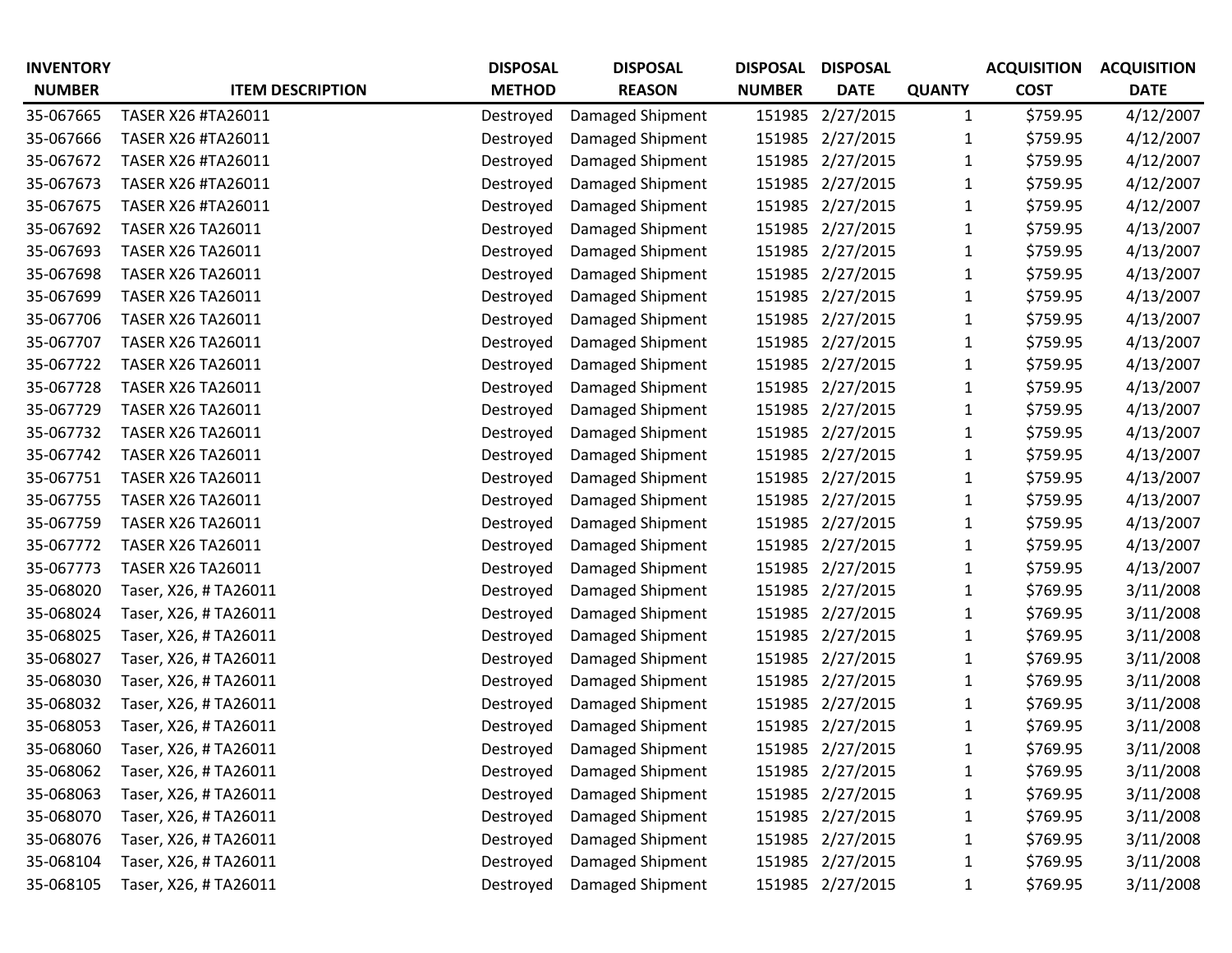| <b>INVENTORY</b> |                                            | <b>DISPOSAL</b> | <b>DISPOSAL</b>    | <b>DISPOSAL</b> | <b>DISPOSAL</b>  |               | <b>ACQUISITION</b> | <b>ACQUISITION</b> |
|------------------|--------------------------------------------|-----------------|--------------------|-----------------|------------------|---------------|--------------------|--------------------|
| <b>NUMBER</b>    | <b>ITEM DESCRIPTION</b>                    | <b>METHOD</b>   | <b>REASON</b>      | <b>NUMBER</b>   | <b>DATE</b>      | <b>QUANTY</b> | <b>COST</b>        | <b>DATE</b>        |
| 35-068111        | Taser, X26, #TA26011                       | Destroyed       | Damaged Shipment   | 151985          | 2/27/2015        | $\mathbf{1}$  | \$769.95           | 3/11/2008          |
| 35-068115        | Taser, X26, #TA26011                       | Destroyed       | Damaged Shipment   | 151985          | 2/27/2015        | 1             | \$769.95           | 3/11/2008          |
| 35-068126        | Taser, X26, #TA26011                       | Destroyed       | Damaged Shipment   | 151985          | 2/27/2015        | 1             | \$793.75           | 8/13/2008          |
| 35-068144        | Taser, X26, #TA26011                       | Destroyed       | Damaged Shipment   | 151985          | 2/27/2015        | 1             | \$793.75           | 8/13/2008          |
| 35-068145        | Taser, X26, #TA26011                       | Destroyed       | Damaged Shipment   | 151985          | 2/27/2015        | 1             | \$793.75           | 8/13/2008          |
| 35-068148        | Taser, X26, #TA26012                       | Destroyed       | Damaged Shipment   | 151985          | 2/27/2015        | 1             | \$798.65           | 11/3/2008          |
| 35-068149        | Taser, X26, #TA26012                       | Destroyed       | Damaged Shipment   | 151985          | 2/27/2015        | $\mathbf 1$   | \$798.65           | 11/3/2008          |
| 35-068152        | Taser, X26, #TA26012                       | Destroyed       | Damaged Shipment   | 151985          | 2/27/2015        | 1             | \$798.65           | 11/3/2008          |
| 35-068164        | Taser, X26, #TA26012                       | Destroyed       | Damaged Shipment   | 151985          | 2/27/2015        | 1             | \$798.65           | 11/3/2008          |
| 35-068220        | Taser, X26, #TA26012                       | Destroyed       | Damaged Shipment   | 151985          | 2/27/2015        | $\mathbf 1$   | \$814.95           | 4/8/2009           |
| 35-068537        | TASER, X26, #TA26012                       | Destroyed       | Damaged Shipment   | 151985          | 2/27/2015        | 1             | \$799.00           | 1/5/2010           |
| 35-068548        | TASER, X26, #TA26012                       | Destroyed       | Damaged Shipment   | 151985          | 2/27/2015        | $\mathbf 1$   | \$799.00           | 1/5/2010           |
| 35-068570        | TASER, X26, #TA26012                       | Destroyed       | Damaged Shipment   | 151985          | 2/27/2015        | 1             | \$799.00           | 1/5/2010           |
| 35-068651        | TASER, X26 RA26011                         | Destroyed       | Damaged Shipment   | 151985          | 2/27/2015        | 1             | \$550.00           | 2/14/2011          |
| 35-075134        | LAWN MOWER, TROY BILT, ZERO TURN 25HP 50IN | Stolen          | <b>Burglary</b>    | 152160          | 3/10/2015        | 1             | \$2,899.00         | 7/1/2010           |
| <b>Totals</b>    | 180                                        |                 |                    |                 |                  |               | \$140,548.45       |                    |
|                  |                                            |                 |                    |                 |                  |               |                    |                    |
|                  | <b>Department of Revenue (40)</b>          |                 |                    |                 |                  |               |                    |                    |
| 40-082324        | DELL LATITUDE E6510 LAPTOP                 | Stolen          | Theft from Vehicle |                 | 151484 1/16/2015 | 1             | \$1,194.01         | 9/23/2010          |
| <b>Totals</b>    | 1                                          |                 |                    |                 |                  |               | \$1,194.01         |                    |
|                  |                                            |                 |                    |                 |                  |               |                    |                    |
|                  | <b>Historical Commission (88)</b>          |                 |                    |                 |                  |               |                    |                    |
| 88-09038G        | DIGITAL GAME CAMERA, MOULTRIE M-80XT       | Stolen          | <b>Burglary</b>    | 151895          | 2/20/2015        | $\mathbf{1}$  | \$160.00           | 8/8/2013           |
| 88-09042G        | DIGITAL GAME CAMERA, MOULTRIE M-80XT       | Stolen          | <b>Burglary</b>    | 151895          | 2/20/2015        | 1             | \$160.00           | 6/5/2013           |
| <b>Totals</b>    | $\overline{2}$                             |                 |                    |                 |                  |               | \$320.00           |                    |
|                  | <b>Children's Trust Fund (90)</b>          |                 |                    |                 |                  |               |                    |                    |
| 90-000261        | HP 6730B LAPTOP                            | Lost            | Misplaced w/Move   | 151812          | 2/12/2015        | 1             | \$1,224.00         | 10/9/2008          |
| <b>Totals</b>    | 1                                          |                 |                    |                 |                  |               | \$1,224.00         |                    |
|                  |                                            |                 |                    |                 |                  |               |                    |                    |
|                  | Alabama Space & Rocket Center (92)         |                 |                    |                 |                  |               |                    |                    |
| 92-009790        | <b>COMPUTER, MINITOWER</b>                 | Lost            | Misplaced w/Move   |                 | 151500 1/20/2015 | $\mathbf{1}$  | \$823.00           | 6/27/2008          |
| 92-007744        | <b>COMPUTER</b>                            | Lost            | Misplaced w/Transf |                 | 151503 1/20/2015 | 1             | \$1,339.00         | 10/9/1997          |
| <b>Totals</b>    | $\overline{\mathbf{2}}$                    |                 |                    |                 |                  |               | \$2,162.00         |                    |